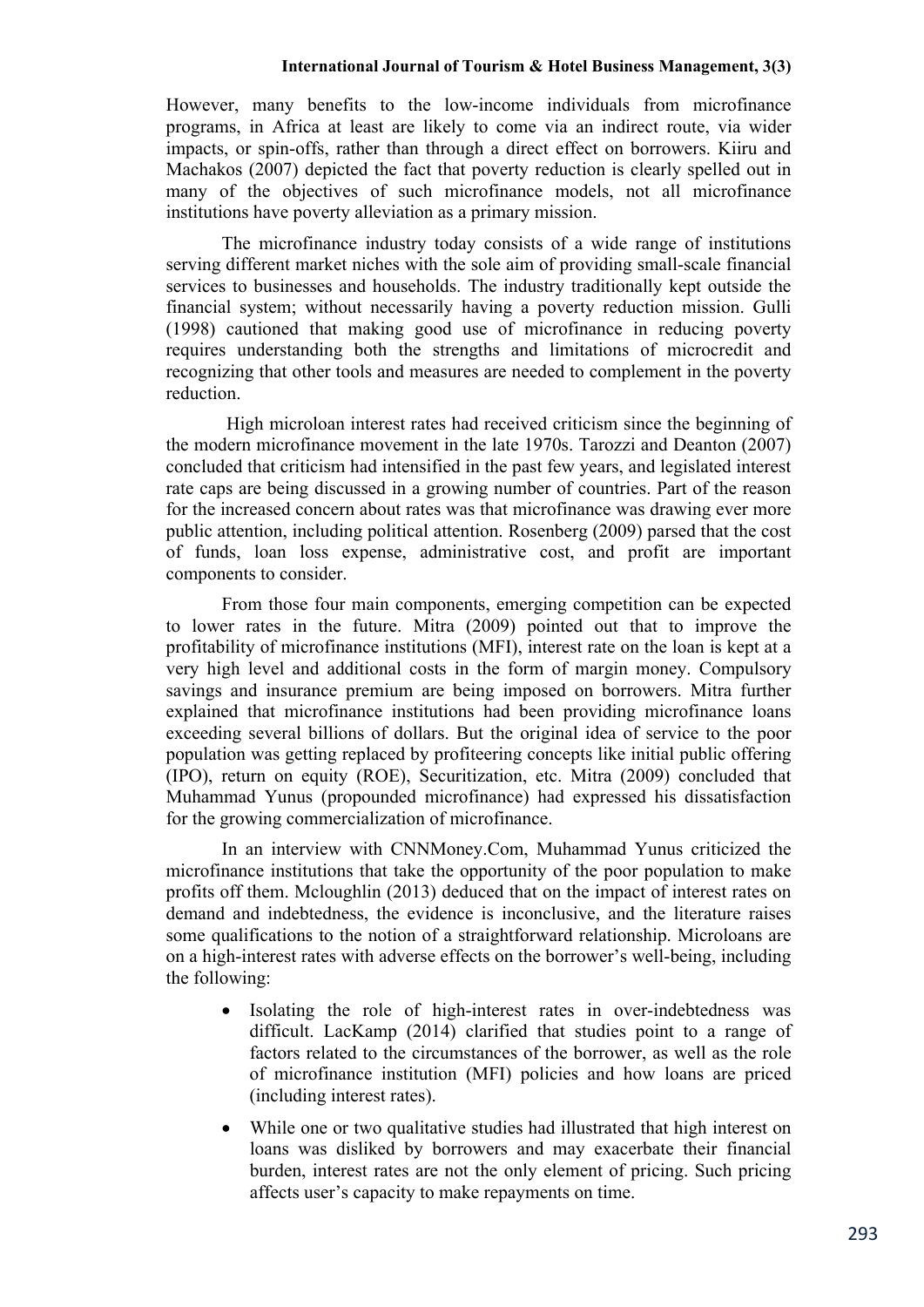The ability to keep up interest payments may be dependent on the loan usage. The high-interest rates were particularly harmful in instances where investments yield low financial returns. Fernando (2006) explained that one study in South Asia suggested that the types of activities that poor people use microcredit for typically generate moderate returns that reduce their capacity to service high-interest loans.

Likewise, where microcredit was used to increase consumption, as opposed to making productive business investments, the microcredit may be infeasible to expect the high-interest loan can have a positive impact. Stewart, Van, Dickson, Majoro, and De-Wet (2010) explained that microcredit had no positive effect on the finances of the poor population in the short term:

- Where high-interest rates ensure the profitability and sustainability of the sector, the capacity of lenders to reach out to the poor population and remote users is daunting. Matabisi (2011) reckoned that financial services refer to the range of activities of the finance industry. Financial services included lending, savings, insurance, investments, pension/retirement, payment services, mortgage, and money transfer.
- Financial institutions are organizations that provide financial services. Liaw (2011) submitted that major financial institutions are commercial banks, investment banks, investment companies, brokerage firms, clearing firms, and insurance companies. However, knowledge about their achievements remains partial and, in some cases, contested.

The impact of microfinance has been the topic of an increasing number of studies. Durendack, Palmer-Jones, Copestake, Hooper, Loke, and Rao (2011) advanced that safer borrowers should be charged less provided and each type identified. Since the lender had incomplete information about the risk profile of its borrowers, higher average interest rates are passed on to all borrowers irrespective of their risk profile.

Mbemap (2009) cautioned that microfinance was not a foreign import in most Central African Economic and Monetary Community (CEMAC) countries. Indeed, microfinance was culturally rooted and can be traced back several centuries. The nonalignment of policies with market realities, weak internal control, and the violation of basic principles of financial risk management caused the financial crisis. Ngehnevu and Nembo (2010) propounded that it was important to remember that the services provided to microfinance clients are in the following categories:

- Financial intermediation or the provision of financial products and services such as savings, credit, insurance, credit cards, and payment systems should not require ongoing subsidies.
- Social intermediation is the process of building human and social capital needed by sustainable financial intermediation for the poor. Note that social intermediation may require subsidies for a longer period than financial intermediation.
- Enterprise development services or nonfinancial services that assist micro-entrepreneurs include skills development, business training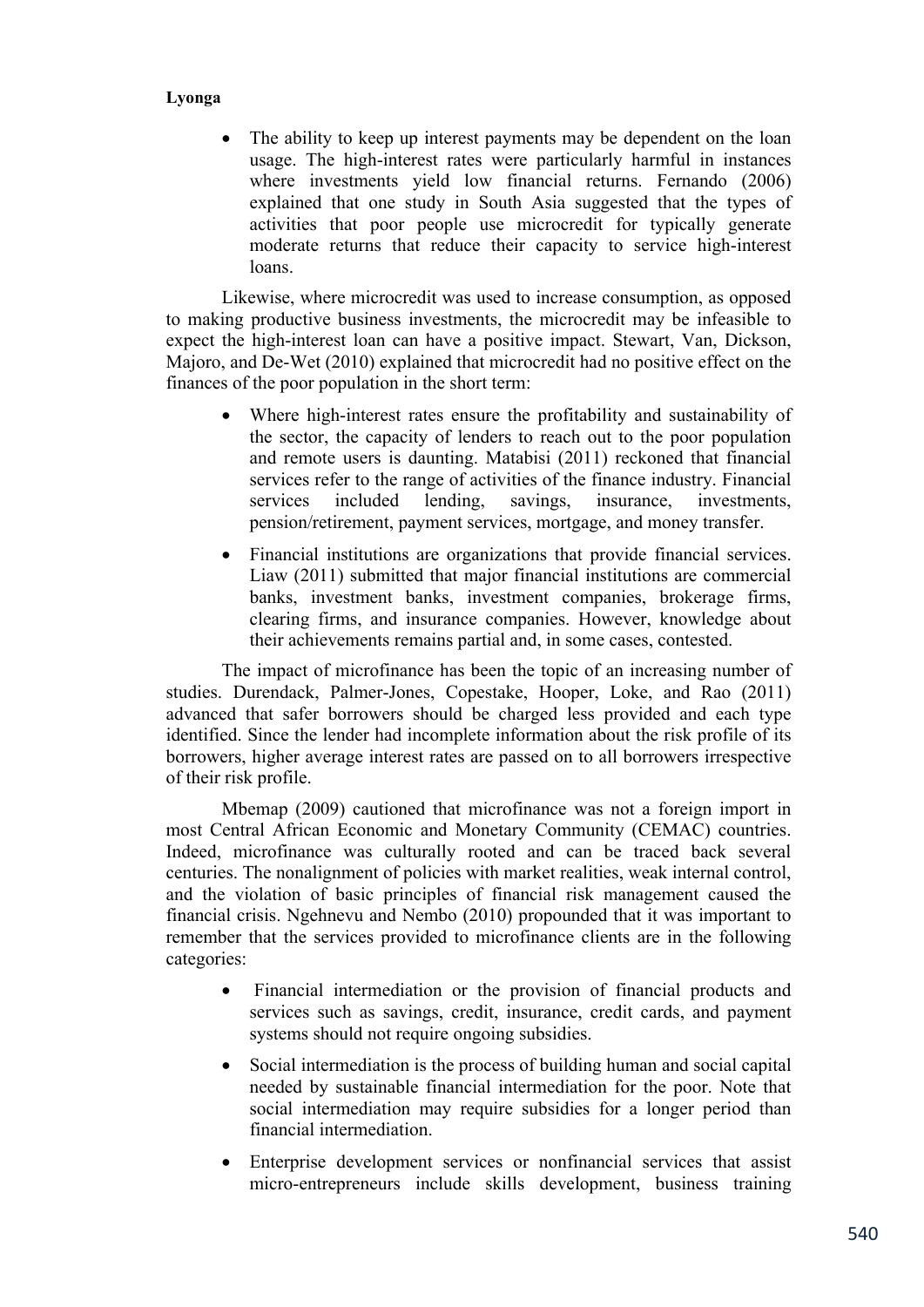(skills, knowledge, and competencies), marketing and technology services, and subsector analysis. The services may or may not need subsidies, and this depends on the ability and willingness of the clients to pay for these services. Alasadi and Al-Sabbagh (2015) submitted that developing management skills are considered means of improving the competitiveness of businesses and the economy. Alasadi and Al-Sabbagh concluded that owners/managers are reluctant to consider management/business training due to time constraint and costs. Thus, it was important to emphasize that the process will help owners to think about all- aspects of their business in an efficient way, and to help them identify areas where they can benefit from outside expertise.

Nukuna (2016) elucidated that social services or non-financial services that focus on advancing the welfare of micro entrepreneurs to include education, health, nutrition, and literacy training are vital in a developing society like that of Cameroon. These social services require ongoing subsidies provided by donor supporting NGOs or the state. For clarity and proper organization, this section was further divided into 5 main sections to encapsulate all aspects of this study:

- The management and leadership from the theoretical perspectives
- The emergence of modern risk management
- Risk management effectiveness
- Risk management from a microfinance standpoint
- Risk management success.

Emergence of modern risk management. Interest in risk tends to come to the fore at times of crisis and then recedes as conditions revert to normalcy. Guill (2009) mentioned that to survive in this new world, banks would have to learn how to manage risk and that Bankers Trust was one of the first firms to realize that risk management was both a necessity for survival and a strategic tool to guide the evolution of the business. Dionne (2013) informed that the study of risk management began after World War II. Several sources date the origin of modern risk management to 1955-1964. Snider (1956) observed that there were no books on risk management at the time, and no universities offered courses on risk management. Snider concluded that Mehr (1963) and Williams and Hems (1964) published the first two books.

Zachmann (2014) noted that although the etymological roots of the term risk can be traced back as far as the late Middle Ages. The modern concept of risk appeared with the transition from traditional to modern society. Zachmann concluded that the modern understanding of risk presupposes subjects or institutions, accountable for their actions that make decisions under conditions of apparent uncertainty. Burgess (2016) demonstrated that risk is not just about aversion to a potential hazard; risk concerns something much broader. The risk is about calculating the chance, and the probability of future outcomes. Burgess concluded that the essence of modern risk management is as much about taking advantage of opportunities to prosper as it is about avoiding potential losses.

Sivan (2015) reiterated that risk management is a continuous, forwardlooking process that is an essential part of the business and technical management processes. Ana-Maria (2012) expounded that risk management is an important part of planning for businesses. The process of risk management is designed to reduce or eliminate the risk of certain kinds of events happening, or having an impact on the firm. Ana-Maria concluded that the most critical phases of risk management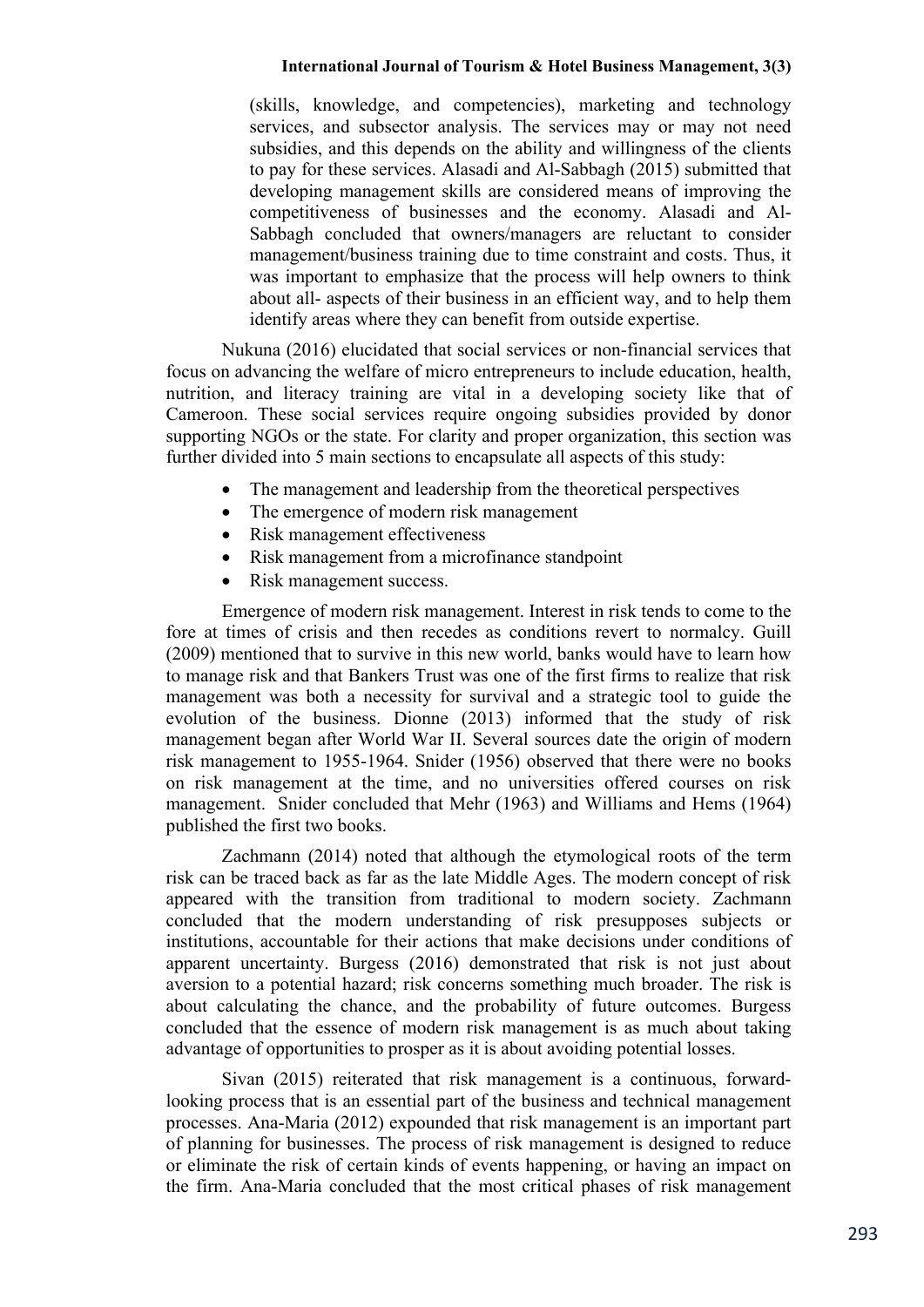process include the risk identification, risk analysis, and risk response as shown below:

- The risk identification is achieved by completing checklists, organizing meetings for identifying risks, and analysis of archived documents.
- The risk analysis uses methods such as determining the expected value, Monte Carlo simulation, and decision trees.
- The risk response includes measures and actions to reduce, elimination, or risk allocation.

Brown, McGourty, and Schuermann (2015) elucidated that banking is not simple as one might perceive. Banks intermediate between clients displaying a broad set of needs living in a global and interconnected economy. Brown, McGourty, and Schuermann expressed that it is naïve to think that bankers could manage the complexities of clients need while offering the product and services without a proper understanding of risk management models. Brown, McGourty, and Schuermann concluded that good model risk management is perhaps especially important for regulators since those models by design affect not just individual banks but the entire banking system.

Bulluz (2002) concluded that risk management provides a structured approach to decision analysis. Risk management is about minimizing the probability of loss and maximizing the chance of success of your decisions. Bruett (2004) circumvented that real risk management requires not only identifying various risks but also identifying those that will unlikely to occur with great frequency, may cause high, magnitude impact when they do occur. Bruett concluded that MFI managers and board members must begin to pay attention to macroeconomic and systemic trends and develop strategies to address those.

Model risk management. Mansingh (2015) demonstrated that there are different types of models used in banking such as valuation model, credit evaluation model, risk measurement model, etc. While institutions have made significant strides in increasing their capabilities and maturity in this critical and emerging risk management area, certain practical applications remain in the interpretation of the guidance which requires further consistent clarity from regulators. Klynveld, Peat, Marwick, and Goerdeler (2013) spelled out that regulatory expectations for model risk management can heighten the U.S. supervisory guidance, which provides a more extensive and rigorous set of requirements and expectations than previously existed.

Cephas and Fogam (2013) explained that regulators expect institutions to comply with the guidance and have conducted examinations using the guidance as a standard. PricewaterhouseCoopers (2013) explicated that banks will need to inject more formality into the model development and implementation control framework. The development of specific model risk control processes addressed all identifiable risks through effective risk mitigation activities. PricewaterhouseCoopers concluded that it could be useful to spell out the risk remediation, and mitigation components should include these model risk management program:

 Longer term action plans to focus on more permanent fixes to the identified model risk issues.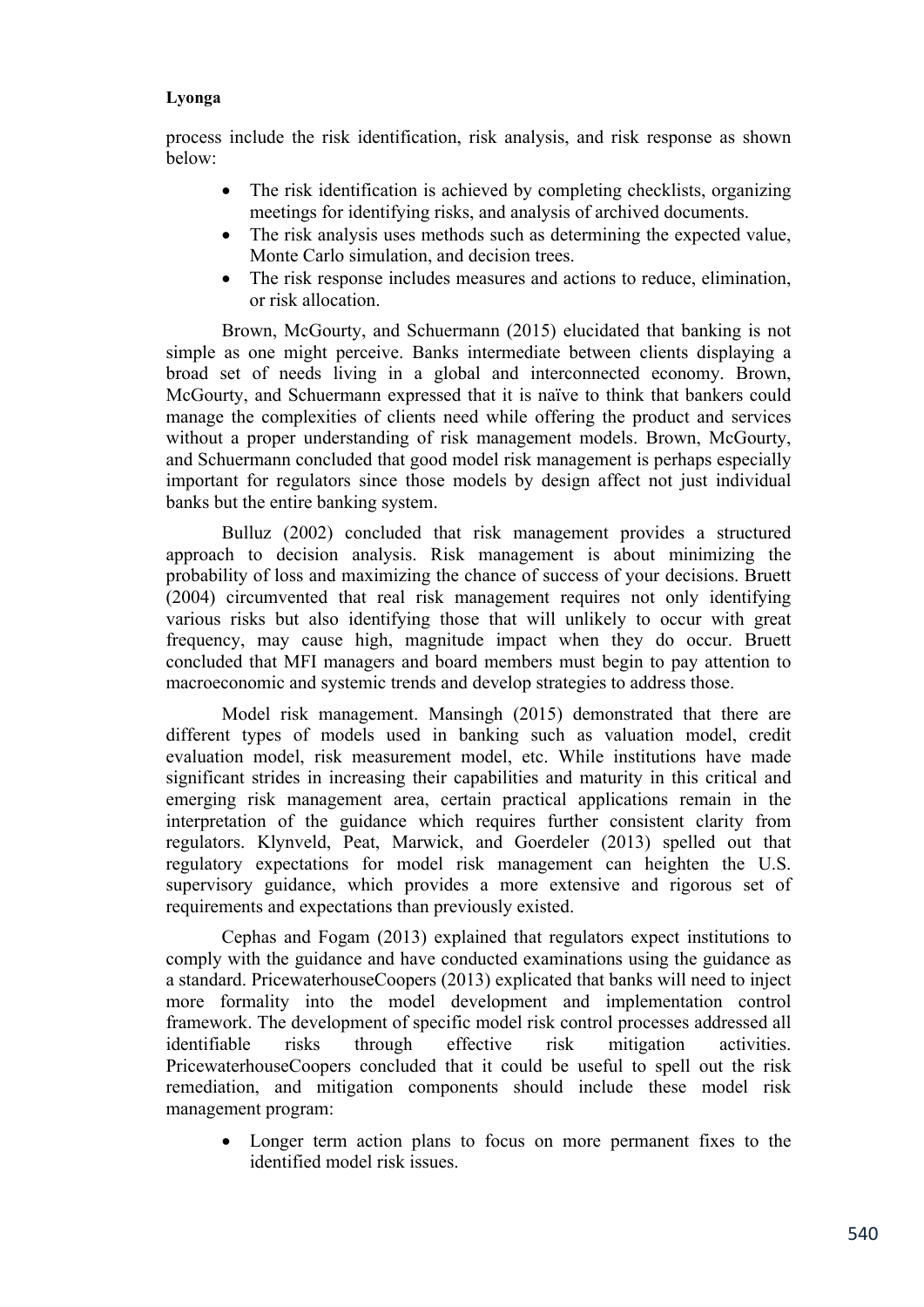- Short term risk litigants designed to mitigate the risk to the bank today while developing the long-term.
- It is in this context of short-term risk mitigation of model use that senior.

Management/board governance and oversight of model risk become necessary. This research suggested and recommended other approaches that could help reduce the risk factors in the lending process and contribute to establishing trust between the lenders and borrowers to cement their relationships. Mays and Sangha (2013) propounded that industry roundtables and surveys, as well as informal discussions with bankers reveal trends in how banks are approaching model risk management. Mays and Sangha summarized that most banks have either rewritten or are in the process of revising their model risk management policies to cover all aspects of the regulatory guidance and at another level, the model risk management process needs to have a mechanism to escalate and report independently to the board of directors.

Carrillo (2012) postulated that since the financial crisis, the board of directors of most banking institutions are seeking a perspective on the health of the models within the firm. Speaking about Nationwide insurance company, Lam (2015) explained that following the 2008 credit crisis, the company's senior leadership recognized the need for a more formal risk management and governance structure surrounding key models. Menon (2015) concluded that weaknesses in governance, risk management, and operational controls have allowed unbridled risk-taking and encouraged some individuals to push, and in several cases, break the bounds of what is permissible. Since the financial crisis, the international regulatory community have issued directions and guidance to tighten financial institutions' governance standards to curb excessive risk-taking. Akon (n.d.) commented that the Cameroonian banking sector has failed to make the required contribution to the economy.

Akon (2012) explained that in Cameroon, the banking sector had been blamed for making a microscopic contribution to the growth of the economy (IMF, 2009). Akon concluded that the rate of penetration of banking services has been low while banks have the excess liquidity they rely mainly on short-term deposits (ADfB, 2009). Banks are interested in the high-net-worth individuals and corporations with fewer risks, ignoring the greater part of the population that are not financially viable.

Liondis (2013) discoursed that findings underscore the concerns of the Reserve Bank of Australia and financial regulators, which have issued high-level warnings to the banks over the past week in a bid to keep a lid on riskier lending while interest rates are low. Speaking about mortgages, Liondis explained that new research shows more lenders are willing to consider borrowers with a deposit of as little as five percent. Liondis concluded that a microfinance institution (MFI) may not receive its money back from borrowers (plus interest).

Warue (2012) said that since most microloans are unsecured, delinquency can quickly spread from a handful of loans to a significant portion of the portfolio. Warue concluded that delinquency is measured because it indicates an increased risk of loss and warnings of operational problems and may help to predict the amount of the portfolio not repaid. To make sure that the loan will be repaid, certain factors need to be taking into considerations such as:

Understand the credit history of the borrower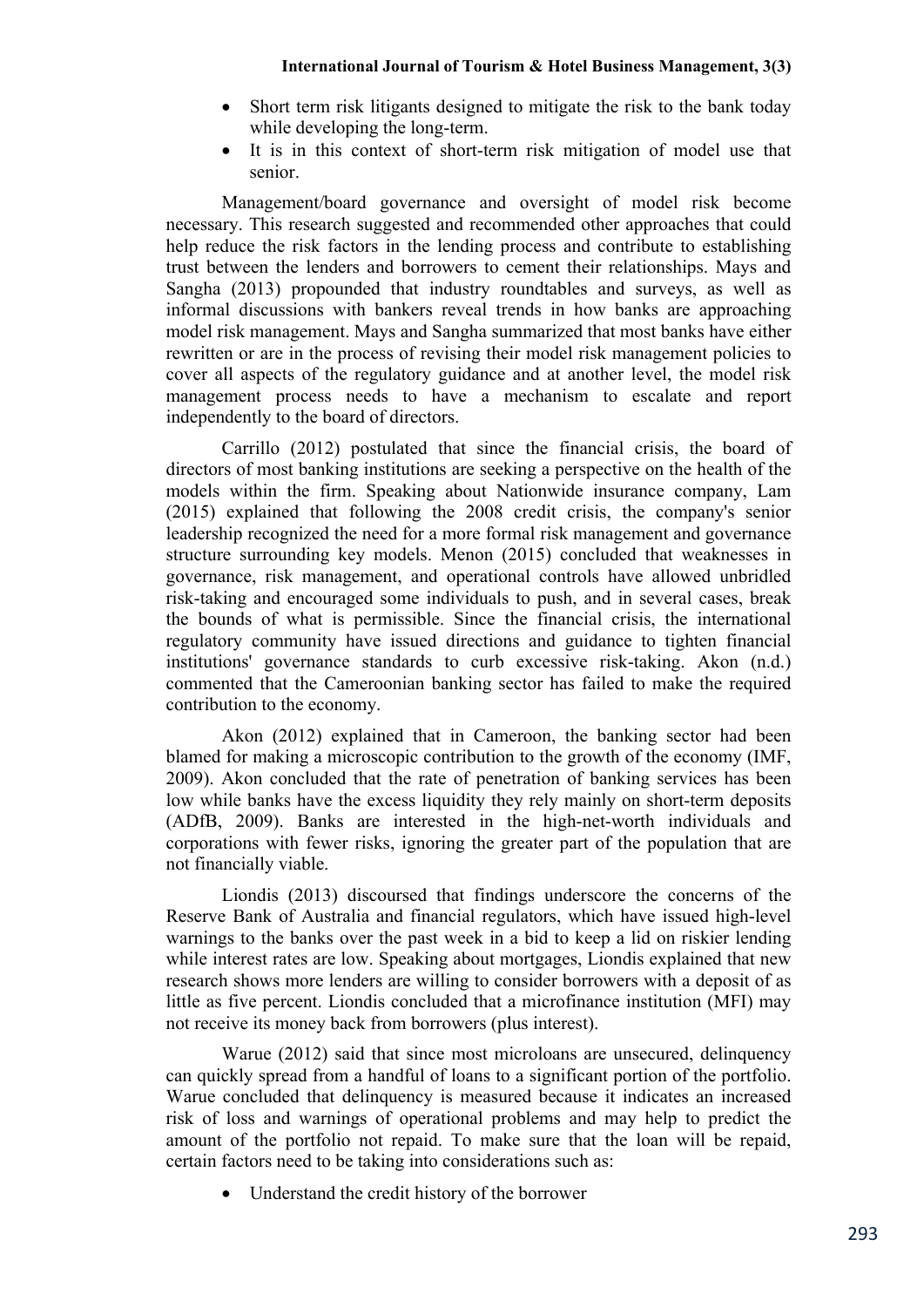- Check the collateral that is available for the business to secure the loan
- Understand the character of the borrower
- Create a post loan commitment
- Counsel the borrower to avoid default

Risk management effectiveness. Effective risk management is essential for success in all business sectors today. Guill (2009) demonstrated that firms that managed risk well have a competitive advantage whatever their field. If a company understands risk;

- It can make conscious decisions to embrace or shed risks
- Charge a rational price for the take that chance assumes
- Redeploy capital away from underperforming activities to those that earn risk-adjusted
- Returns more than a prescribed target
- Accurately judge how much total capital it needs to hold as a buffer against unexpected losses

However, for greater success, it is important to combine retail banking activities with corporate and investment banking, to manage various types of risks including:

- Credit risk, meaning the risk of losses that result from the inability of the bank's clients or other stakeholders to meet their financial commitments.
- Market risk, generated by trading activities (interest rates, foreign exchange, loss of value of financial instruments, etc.).
- Operational risk, which refers to the risk of losses or sanctions due to procedural failures, human error or external events.
- Liquidity risk, the risk that the bank cannot meet its cash flow obligations when they are due.

Kushelev (2012) emphasized that it is expedient to know that cost, benefit, and expertise are the most common reasons for not implementing a risk management program. Ibtissem & Bouri (2013) articulated that it is nearly for the poor individuals who live in riskier environments to obtain loans. Ibtissem and Bouri explained that the lack of assets, collateral, and limited credit history debarred the individuals from obtaining credit from the traditional banking system because lending to them became precarious, very costly, and difficult to overcome. My survey could address these issues by identifying the problem that is causing the difficulties, consider the sources of the financial problems with possible reasons and suggestive solutions.

Ranong and Phuenngam (2009) suggested that one of the most important aspects of effective risk management is organizational structure. Ranong and Phuenngam explained that organizational structure provides the concept, guideline, direction and support to the employees that are conducted by the steering committee since they design and teach employees to share and use a common vocabulary. The employees work as a team to prevent a silo mentality and incorporate resistant employees in the process.

Collier, Katchova & Skees (2011) summarized that access to financial services, especially credit, has played an increasingly important role in the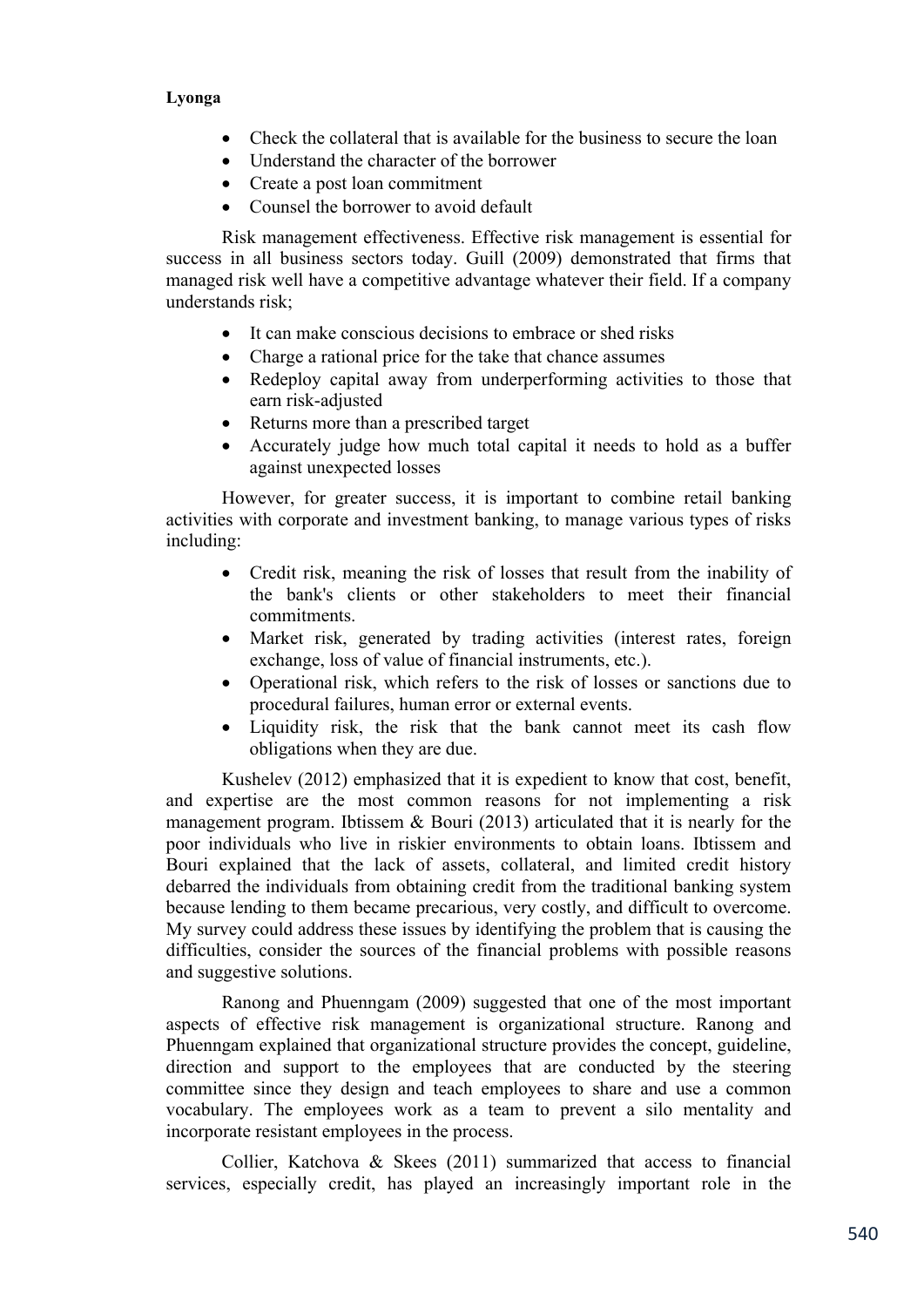development of economic theory and applications in the past four decades. Collier, Katchova and Skees (2011) noted that many households had gained access to microcredit, and increasingly sophisticated approaches are being adopted to enhance the performance of financial institutions serving the poor individuals. Collier et al. demonstrated that the correlated risk exposure of many small borrowers could significantly affect the lender and the importance of considering bank management in assessing the risk of a financial institution. Bank strategies to minimize losses may require a long-term restructuring that perpetuates the effect of risks. Schaus (2014) argued that overwhelmingly older board and management team can be detrimental to a bank's ability to engage in true strategic planning.

Risk management from a microfinance standpoint. The increasing commercialization of microfinance is resulting in a greater impetus to implement formal risk policies and practices. Ball & Watt (2013) suggested that such actions if conceived with due care and attention to the purpose of microfinance, could be an important step for the industry. Ball and Watt further indicated that generic procedures of risk assessment and management, particularly those adapted from purely for-profit industries, could impede this relatively young industry, or subvert its mission.

Ball and Watt (2013) concurred that there is no doubt that the importation of many tried-and-tested risk management techniques has been valuable for the microfinance industry, particularly with regards to basic credit risk management skills. A comparatively rarely discussed topic was whether the social mission of the microfinance industry was compatible with the specialized and process-driven risk management techniques used in the banking sector or industry whose primary aim was profit maximization. Sanrego and Antonio (2013) noted that being the bedrock for alleviating poverty to enrich an economy, Microfinance plays a critical role in the financial inclusion. Microfinance institutions reach out to the unbanked population providing them the microcredit and other products.

Krishnan and Rao (2014) inferred that the studies on microfinance are widereaching, spanning across areas like regulatory framework and governance, products offered and pricing of the products including the efficacy of MFIs, impact assessment, poverty alleviation, women empowerment, performance measurement, sustainability and outreach of MFIs, moral hazard, etc. Krishnan and Rao concluded that the common denominator and the core character of microfinance across models are that of group lending that can be addressed by credit information bureaus. Krishnan and Rao concluded that Credit Information Bureaus play a significant role in tackling the problems of increased lending and overindebtedness.

Rundell (2010) emphasized that lack of credit management is a problem made worse by a high level of indebtedness amongst borrowers already. Commentators say the expansion of the microfinance market has seen lenders squabbling for market share and easy access to credit. Rundell noted that worrying practices include "bicycling" using one loan to pay off another and microfinance loans financing consumption rather than investment. Extrapolating from a Banana Skins survey (2010), Rundell concluded that Africa's MFIs face substantial challenges. The Banana Skins survey (2010) highlights weaknesses in management, governance, and staffing, now compounded by fast-rising economic problems such as liquidity and credit risk.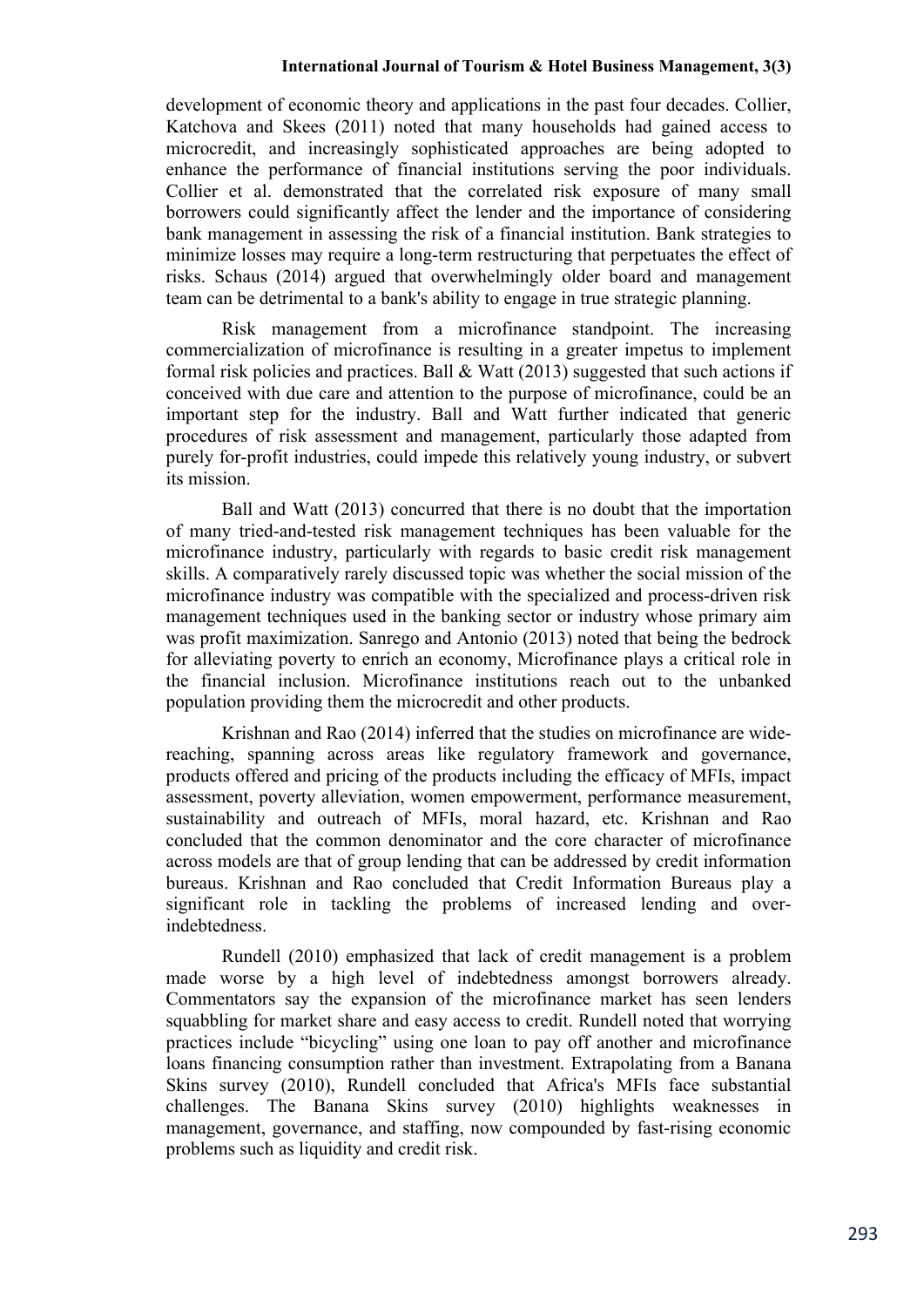Karnani (2011) illustrated that majority of microcredit clients are caught in subsistence activities and compete in overcrowded markets. Karnani pointed out that they usually have no specialized skills, hire no paid staff, own few assets, and operate on too small a scale to achieve efficiencies, and so they do not earn enough to rise out of poverty. Karnani expressed that the effective interest rate that a borrower pays for microcredit was very different from the stated interest rate of the loan. Karnani concluded that microfinance organizations routinely hide the actual interest cost by using "creative" practices, such as charging interest on the original value of the loan rather than on the declining balance. Belfius Bank (2013) explained that other fees include up-front costs, a collection of a security deposit (deducted from the loan amount), compulsory savings (collected with loan installments); and charging an insurance premium.

Risk management success. Despite the existence of extensive literature regarding risk management, there still seems to be the lack of knowledge in the identification of critical success factors in this area. Yaraghi and Langhe (2011) settled that the higher the level of general management skills, project management techniques, communication and leadership capabilities of managers, the better. Managers can help their subordinates in successfully implementing risk management systems. Hampton (2006) equated success in risk management to knowledge, relationships, and the sharing of best practices.

Lenckus (2005) mentioned that securing management support is to commit ample time to the effort of planning wisely and design risk management tools and approaches that respond to their specific clients, lending methodologies, operating environments, financial, and social performance objectives. Lenckus (2005) clarified that the core of risk management is making educated decisions about how much risk to tolerate, how to mitigate those that cannot be tolerated, and how to manage the real risks that are part of the business. Lenckus (2005) noted that for an organization to succeed in handling risks, there should be:

- Well-designed borrower screening, careful loan structuring, close monitoring, precise collection procedures, and active oversight by senior management.
- Delinquency is understood and addressed promptly to avoid its rapid spread and potential for significant loss.
- Good portfolio reporting that accurately reflects the status and monthly trends in delinquency, including a portfolio-at-risk aging schedule and separate reports by loan product.
- A routine process for comparing concentrations of credit risk with the adequacy of loan loss reserves and detecting patterns (e.g., by loan product, by branch, etc.).

However, Lenckus (2005) summarized that effective risk management requires an organization to take four key steps:

- Identify the risks facing the institution and assess their severity (either frequency or potential adverse consequences).
- Measure the risks appropriately and evaluate the acceptable limits for that risk.
- Monitor the risks on a routine basis, ensuring that the right people receive accurate and relevant information.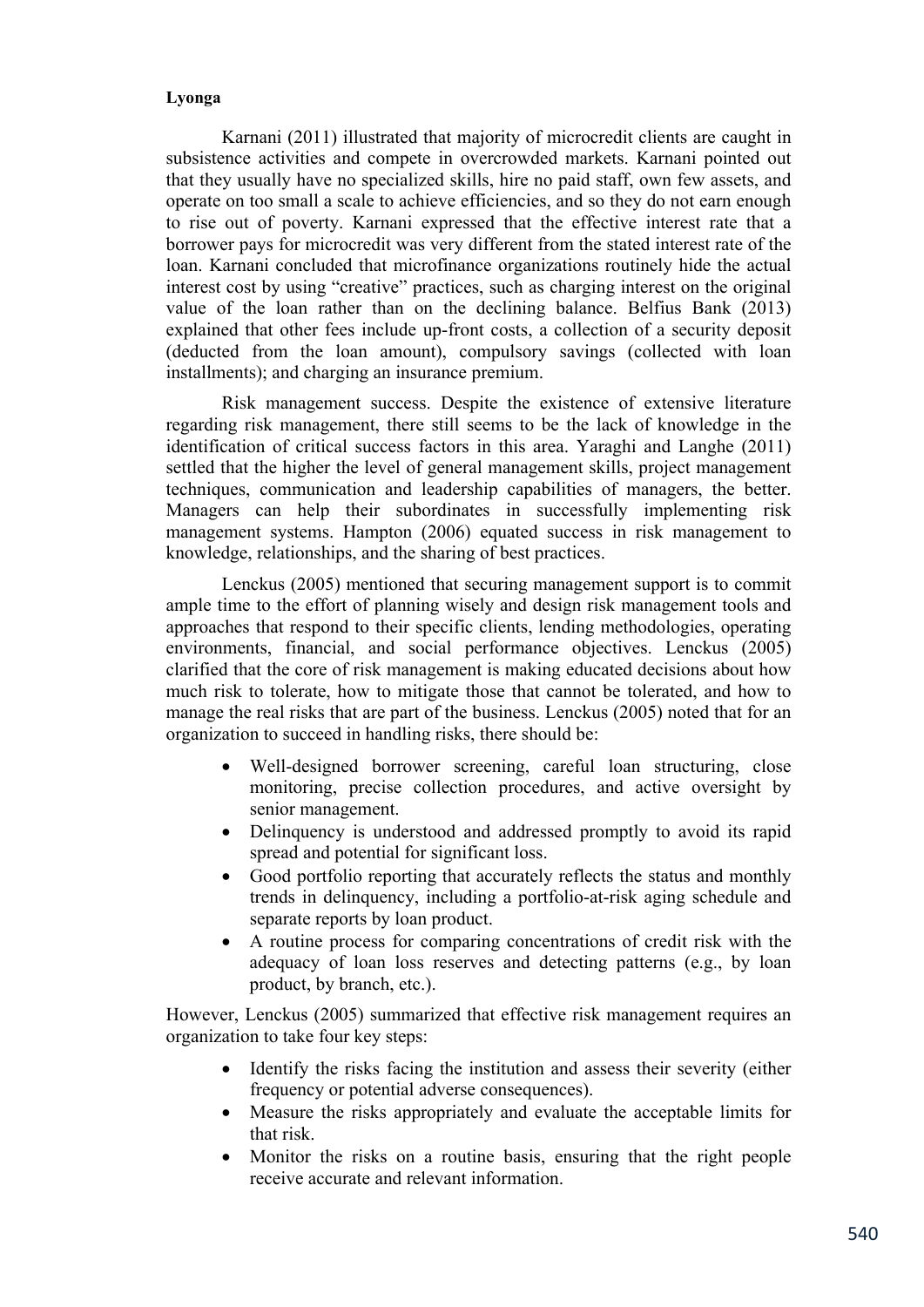Manage the risks through close oversight and evaluation of performance.

Dutt and Chaudhary (2014) explained that whether one is dealing with different types of risks such as:

- Financial risk (credit risk, liquidity risk, market risk).
- Operational risk (transaction risk, fraud risk, legal and compliance risk).
- Strategic risk (Governance risk, reputation risk, external business risk).

Success in microfinance requires substantial knowledge and skills in handling risks that call for proper finance management. Dutt and Chaudhary concluded that microfinance institutions in practice face different types of risks such as:

- Management quality
- Corporate Governance
- Inappropriate regulation
- Efficiency of Staff
- Rate of Interest
- Competition
- Political Interference

It is important to note that I identified 40 studies that compared the impact of microfinance in alleviating poverty with micro lending. The quality of the 40 plus articles varied, with 20 excluded either due to poor reporting, poor methodology, or both. 10 studies were average quality and five high qualities. But 15 studies were considered good enough quality and included in the in-depth review. From the perspective of most important, the studies had the correct methodology, superb design, and healthy population sample with concise reports. Many researchers have approached the problem of microfinance from diverse perspectives such as:

- To analyze the impact of microfinance on household income as well as measure household vulnerability to poverty after access to microfinance.
- To study household expenditure below a given poverty line in Cameroon using a scorecard.
- To study why microfinance decided to go green.
- To evaluations of microfinance programs within Ethiopia, Ghana, Kenya, Madagascar, Malawi, Rwanda, South Africa, Tanzania (Zanzibar), Uganda and Zimbabwe, and include both rural and urban initiatives.
- To perform trend analysis in studying levels of outreach in communities in the Democratic Republic of Conge.
- To determine how transparency and simplicity could build trust in the microfinance industry.

Oliver (2012) demonstrated that most of the studies looked at foreign organizations and other government intervention in providing funds to the developing countries; others looked at the effect on the GDP as well as the risk involved in microcredit (Mago, 2013). Other studies concurred that economic development through higher education will provide a foundation on which microfinance can be executed properly to benefit all and provide the banks with greater assurance in recovering debts (Hunject, Kozina, &Kurecic, 2015).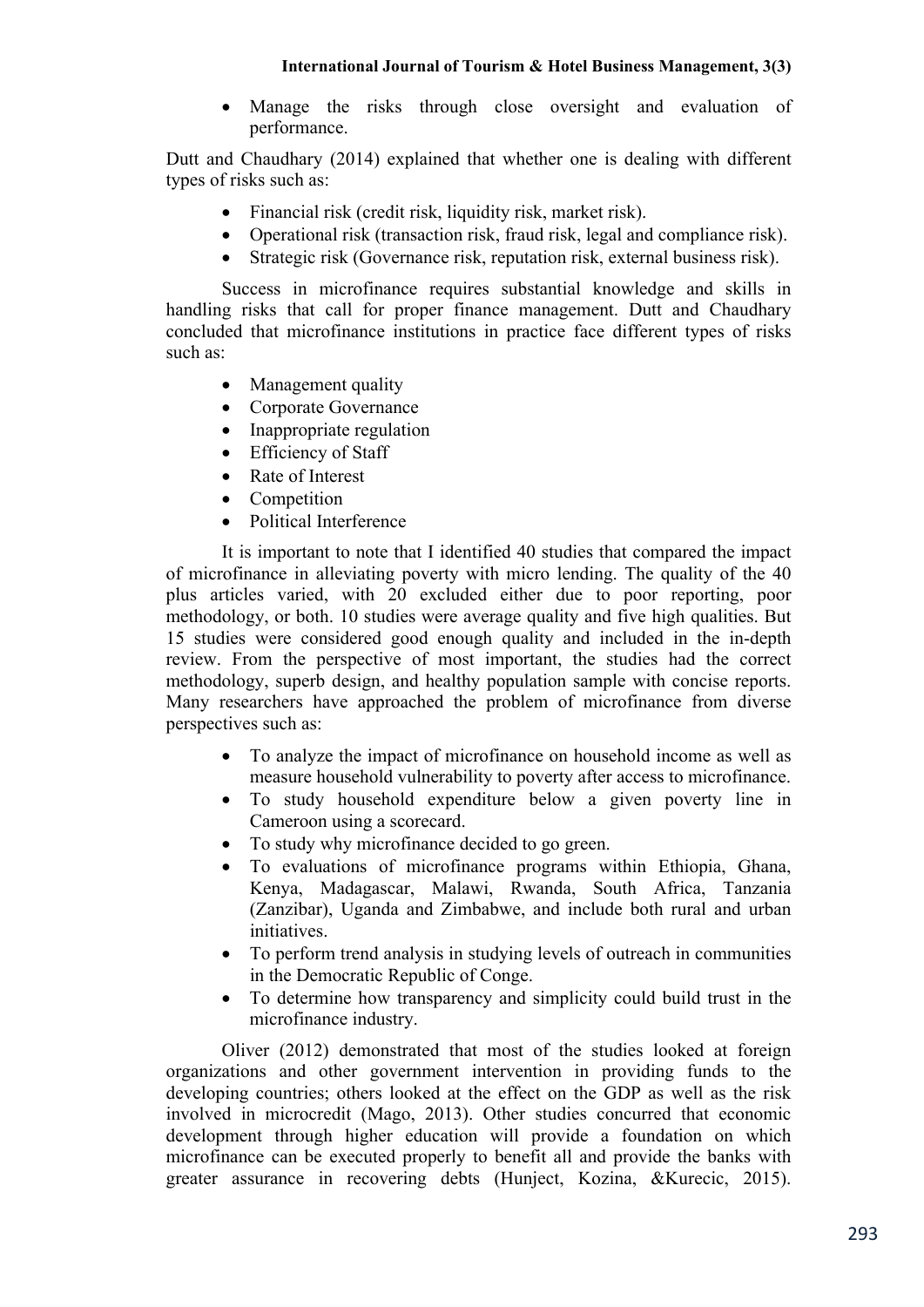However, there were controversial issues since no one could detail an acceptable collateral for loans.

The contentious issue was that some of the studies accepted that microfinance was the primary tool for alleviating poverty while others rejected the assertion and turned to address poverty from leadership and management standpoint. The microfinance industry had been affected due to corruption because money circulates on few hands, thus hindering liquidity preference. However, another area to study is how to construct a common ground on which microfinance industries can operate freely without any strings from the government regarding higher taxes.

None of the studies could answer the question of why microfinance industry has become a victim of its success. This research is different in that it sought to find ways in which additional capital could be made available to the low-income individuals in the form of microloans with little collaterals. The government intervention can provide greater resources and services to millions of poor people through microfinance, but bureaucracy, red tapes, and bottleneck are some of the possible hindrances on success. The following research questions will be addressed:

### **GENERAL RESEARCH QUESTION**

Why has the microfinance institution not been able to manage the financial stress(es) of individual borrowers in Cameroon?

#### **SPECIFIC RESEARCH QUESTIONS**

- RQ1: What management strategies can microfinance institutions implement that will help individual borrowers obtain loans?
- RQ2: What can microfinance institutions do to sustain the economic development of the micro business borrowers of Cameroon, to erode or alleviate poverty?
- RQ3: How can financial institutions, encourage creditworthiness among micro borrowers?

Trust plays a central role in the financial markets. Moller (2013) pointed out that cooperation's success relies on confidence among people whose financial futures are insecure, and banks may confiscate property when borrowers default on their loan. The trust control perspective is critical for gaining insight into how the MFI balances (a) trust-building mechanisms to empower their clients, and (b) control mechanisms to manage loan-related activities.

Amin (2014) explained that much of the academic literature indicates that trust conceptualization is in many ways. Thus, has become rather complicated to define. Jaclyn (2009) stated that the success of micro lending institutions across the globe is rather astonishing. If trust is to play a larger role in the financing of the poor, then it must be determined what economic conditions are required. Credit market based on trust can coexist with a credit market based on collateral.

However, micro credit institutions grant loans to the needy individuals based on trust and other components of social capital rather than physical collateral.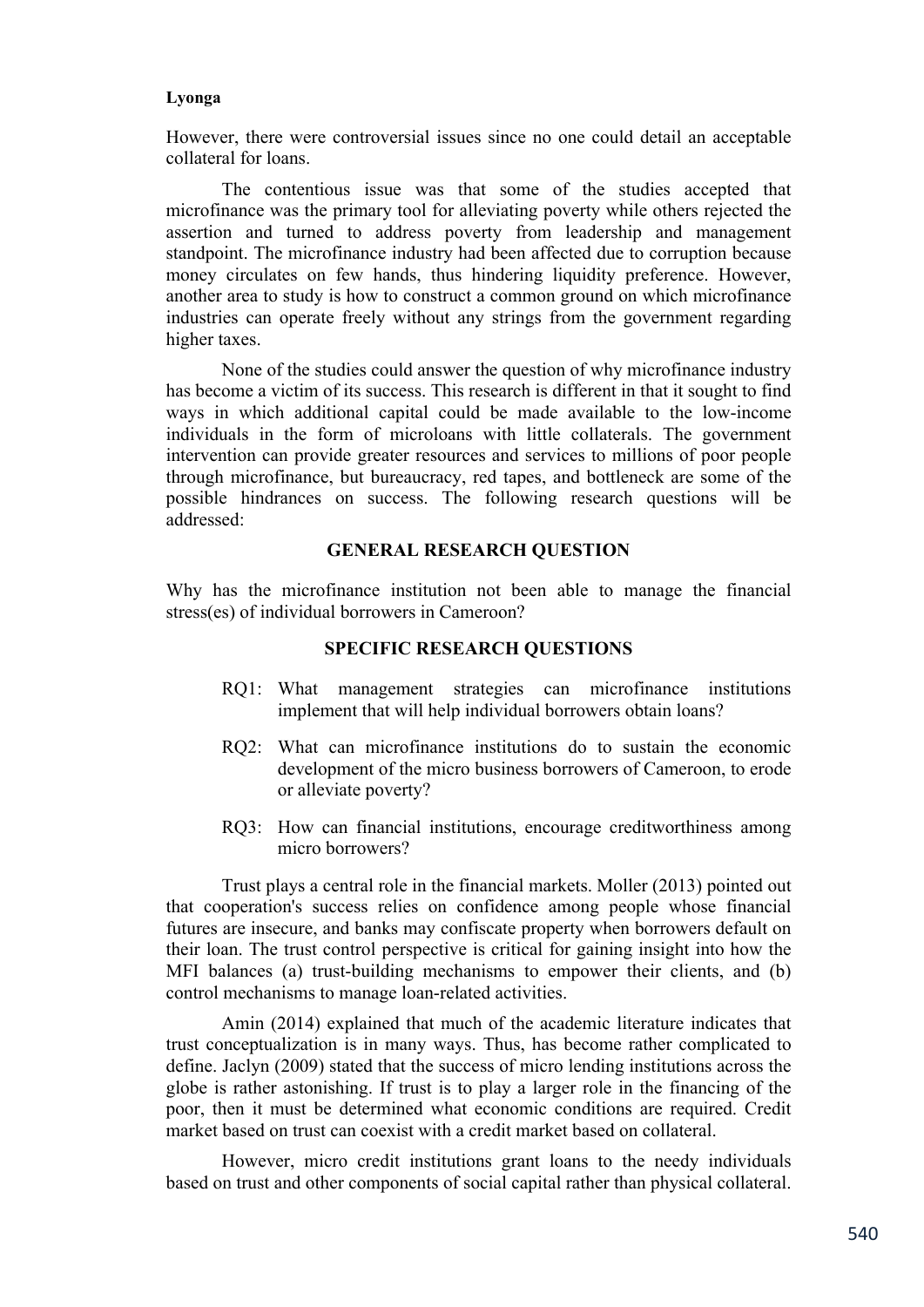The interest rates on these loans tend to be higher than commercial credit types. Hence, the microlending model is juxtaposed to popular models of credit markets and credit rationing. Trust is the basis of many aspects of microfinance operations and is a critical determinant of microfinance success. Trust governs interactions within borrowing groups, between clients and loan officers and between customers and institutions.

To adequately address the many strategic challenges microfinance institutions (MFIs) faces, they must design control systems that address low levels of interpersonal and institutional trust in their target populations. Epstein and Yuthas (2011) advised that by increasing focus on trust, MFIs can significantly improve their financial sustainability and social impact. Hermes and Lensink (2007) confirmed that lack of access to credit is one of the main reasons why many people in developing economies remain weak.

Bogbe, Arthur, William, Kyeremateng and Boampong (2013) expounded that the poor individuals cannot put up acceptable collateral and handle the costs of banks screening and monitoring the activities. Enforcing their contracts, are too high to make lending to this group profitable. Bassem (2012) shared that microfinance would correct the market failure, providing access to credit to the poor. The credit would create economic power that would generate into social power, lifting the poor out of poverty.

United Nations (2014) emphasized that the insufficient or unequal access to education and training for young people in rural areas, specifically for girls, is a major constraint. The lack of education and training prevents the people from securing a decent and productive job in their adult life. In rural areas, the informal system is widespread because of the various constraints relating to these areas:

- In populations often living in remote areas where infrastructure is defective
- In existence or lack of financial institutions, income from informal activities with no guarantee for microloans.

United Nations (2014) further explained that it is commensurate with the fact that poverty eradication policies and programs in rural areas are mainly part of national or sectoral programs. The use of micro credits allowed the economic and social development strategy 2012-2016, integrated development projects, and outreach programs for rural women supported by many international donors as well as local and national governments to achieve their "dreams" without having to borrow money from family or friends (United Nation, 2014).

However, Sinha and Nayak (2012) concluded that the Nobel Laureate and founder of Grameen Bank, Muhammad Yunus, who pioneered the concept of microcredit and microfinance never intended to create a micro lending juggernaut or invent the idea of social business. Dubroff (2014) summarized that instead of demanding collateral, he made loans based on the potential future income of his very borrowers in the remote towns and villages. He concluded that the word "Grameen" means village.

The selected approach is meaningful because it gives a more detailed and in-depth information on the aspect of microfinance in Africa, the Republic of Cameroon. The questions sought to uncover issues of trust amongst the lenders and the borrowers, the aspect of the leadership and how more money can be made available to the low-income individual with little or no collaterals. Using this approach, I also utilized the concept of the SWOT analysis. To understand the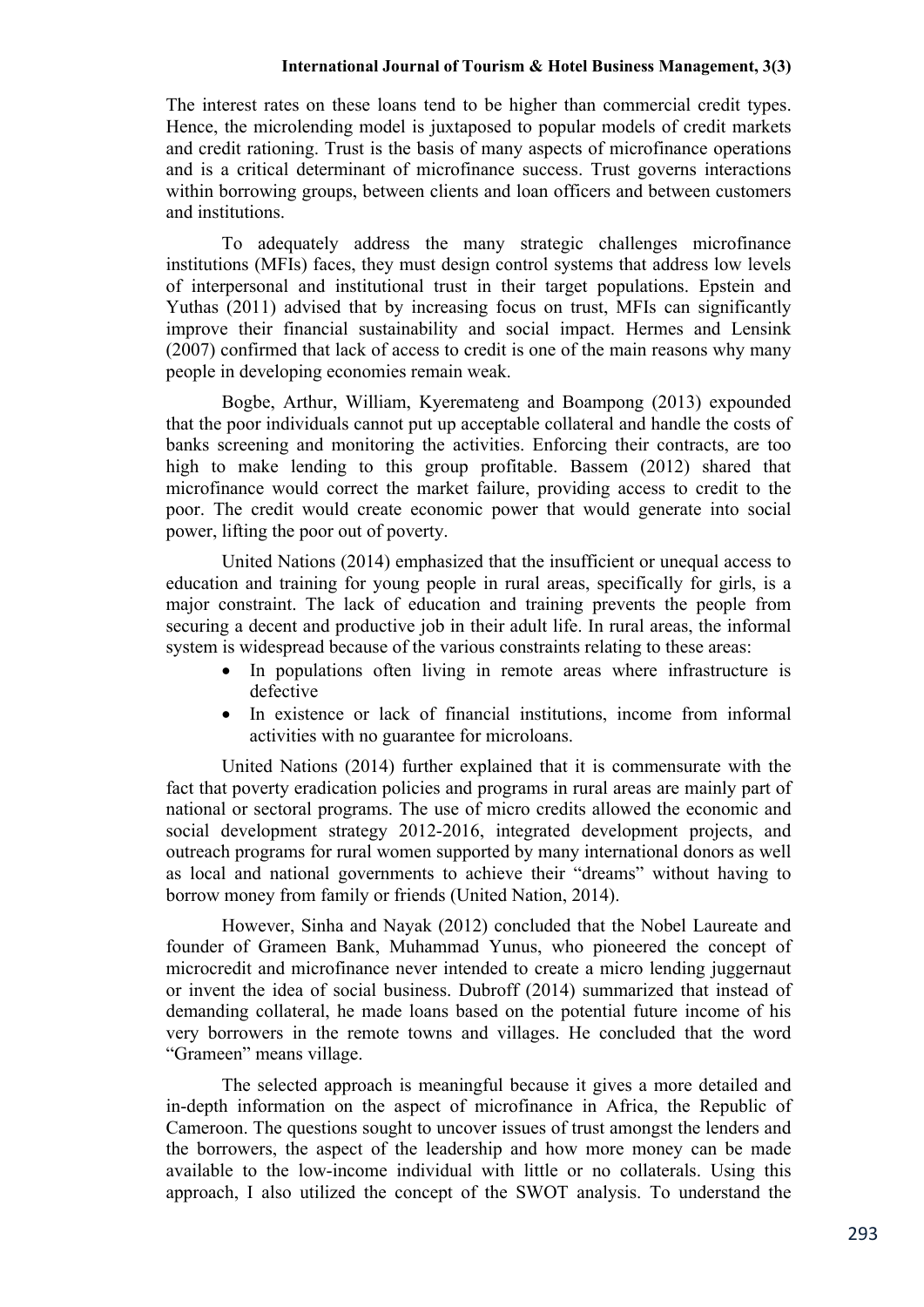weaknesses (W) and threats (T) of the parties involved and incorporate their strengths (S) and opportunities (O) that are available to succeed in the micro lending industry. As propounded by Helms and Nixon (2010), the origin of the term "SWOT" is unknown.

Helms and Nixon explained that SWOT analysis was described by Learned (1969) and has grown as an essential tool for addressing complex strategic situations by reducing the quantity of information to improve decision making. King (2004) explained that a Stanford University Professor Albert Humphrey led a research project in the 1960s and 1970s using the SWOT analysis successfully. King (2004) concluded that SWOT analysis is tantamount to organizational assessments for strategic planning. Studies report the use of the tool for individual organizations, for comparing two companies, and for assessing several enterprises.

Given the pervasiveness of the use of the SWOT methodology by practitioners and academicians alike, it was not surprising some research studies focused on SWOT as the tool for strategic analysis (Agarwal, Grassl, & Phal, 2012). The selected approach was meaningful as the SWOT analysis was used to show different aspects or areas of concern in planning. The quest to alleviate poverty through availability of more funds to the low-income individuals is as shown under:

Strengths (S)

- Employment opportunities for family members
- Family advice and support
- Low capital investment and the encouragement of NGO's availability and creation

Weakness (W)

- Problems in dealing with financial issues
- Delay in getting the loans from banks due to lack of collaterals
- Lack of sufficient loan due to conflict of interest

Opportunities (O)

- Self-confidence
- Hopes for better standard of living
- Better status in the family

Threats (T)

- Personal and social problems
- Economic, technical, and marketing problems
- Lack of time management and coordination in obtaining required results

World Vision (2011) concluded that for people to become self-sufficient and live-in dignity, they need a stable source of income. In developing countries, it is many times harder to achieve adequate income even though men and women are often incredibly resourceful and flexible. However, microfinancing has proven to be an effective means to fight poverty and hunger in many countries. Access to microfinance can improve people's lives, especially those of the poorest. Microfinancing is not a charity, but a way to give low-income households an opportunity to improve their financial condition.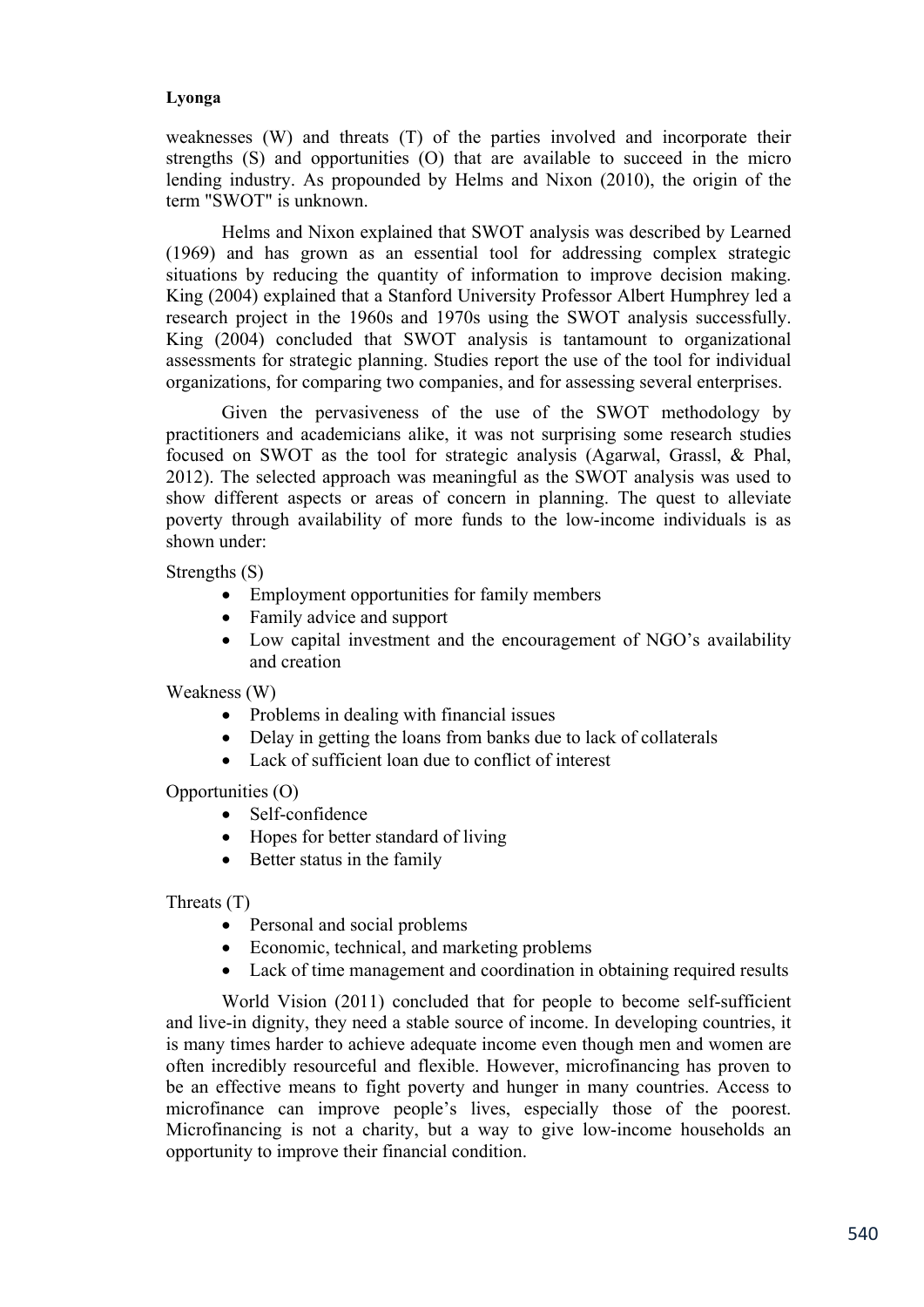# **SUMMARY AND CONCLUSIONS**

The major themes in the literature were poverty alleviation and the role of microfinance in a developing economy. Microfinance could be used to alleviate poverty in a developing economy while contributing to the economic growth. Microfinance provides individuals financial stability through the issuing of microloans to the low-income individuals to start or improve an existing business. The money made available to the low-income borrowers of Cameroon was so minuscule that they could not use it effectively to start a good and lucrative business.

### **REFERENCES**

- Agarwal, R., Grassl, W., & Pahl, J. (2012). Meta-SWOT: Introducing a new strategic planning tool. Journal of Business Strategy 33(2), 12-21.
- Akon, G. (n.d.). A critical look at banking sector regulations in Cameroon. Available online at: http://www.econrsa.org/system/files/workshops/papers/2012/akon-banking-sector.pdf
- Alasadi, R. & Al Sabbagh, H. (2015). The role of training in small business performance. International Journal of Information, Business and Management 7(1), 293-311.
- Allio, R. (2012). Leaders and leadership—Many theories, but what advice is reliable?
- Amin, V. (2014). The role of trust-control mechanisms in operations processes: Mitigating mission drift in a microfinance institution in Gujarat, India. Available online at: http://www.bbk.ac.uk/management/docs/workingpapers/WP7.pdf
- Ball, K., & Watt, J. (2013). Implications of Lender Values for Risk Management in the Microfinance Industry. Available online at: http://search.proquest.com.ezp.waldenulibrary.org/abicomplete/docview/1516538791/fullte xt/A138ACC5F33D43ECPQ/1?accountid=14872
- Bassem, B.S. (2012). Social and financial performance of microfinance institutions: Is there a tradeoff? Journal of Economics and International Finance 4(4), 92-100.
- Bauer, D. (2015). Successful leadership behaviors in Slovak organizations' environment-an introduction to Slovak implicit leadership theories based on GLOBE study findings\*. Journal for East European Management Studies 20(1), 9-35.
- BBC Monitoring European. (2012). Kosovo report examines chances of ruling party ending "autocratic leadership". Available online at: http://search.proquest.com.ezp.waldenulibrary.org/docview/1082326173?accountid=14872
- Boateng, G. O., Boateng, A. A., & Bampoe, H. S. (2015). Microfinance and poverty reduction in Ghana: Evidence from policy beneficiaries. Available online at: http://web.a.ebscohost.com.ezp.waldenulibrary.org/ehost/pdfviewer/pdfviewer?vid=3&sid =767a2b06-763a-4ce8-b523-14b2723543ee%40sessionmgr4004&hid=4207
- Bogbe, J. D., Arthur, I., William, A. O., Kyeremateng, M. A., & Boampong, E. (2013). Challenges of the rural banking industry in poverty alleviation in Ghana (A case study of Bosomtwe Rural Bank). Available online at: http://ir.csuc.edu.gh:8080/xmlui/bitstream/handle/123456789/231/BOSOMTWE%20RUR AL%20BANK.pdf?sequence=1
- Brown, J., McGourty, B., & Schuermann, T. (2015). Model risk and the great financial crisis: The rise of modern model risk management. Available online at: http://papers.ssrn.com/sol3/papers.cfm?abstract\_id=2557213
- Bruett, T. (2004). Four Risks That Must Be Managed by Microfinance Institutions. Available online at: http://www.microfinancegateway.org/sites/default/files/mfg-en-paper-four-risks-thatmust-be-managed-by-microfinance-institutions-nov-2004.pdf
- Burgess, A. (2016). Thinking Historically About Risk: From Ancient Roman Fears to Modern American Anxieties. Available online at: http://www.academia.edu/2301194/Thinking\_Historically\_About\_Risk\_From\_Ancient\_Ro man Fears to Modern American Anxieties
- Business Monitor International (2016). Cameroon country risk report. Available online at: http://search.proquest.com.ezp.waldenulibrary.org/docview/1817093574?accountid=14872
- Cephas, D., &Fogam, D. (2013). Financial regulatory reform center. Available online at: http://financial-reform.weil.com/federal-reserve-board/bank-regulators-tackle-leveragedlending/#axzz4BdCDcPa6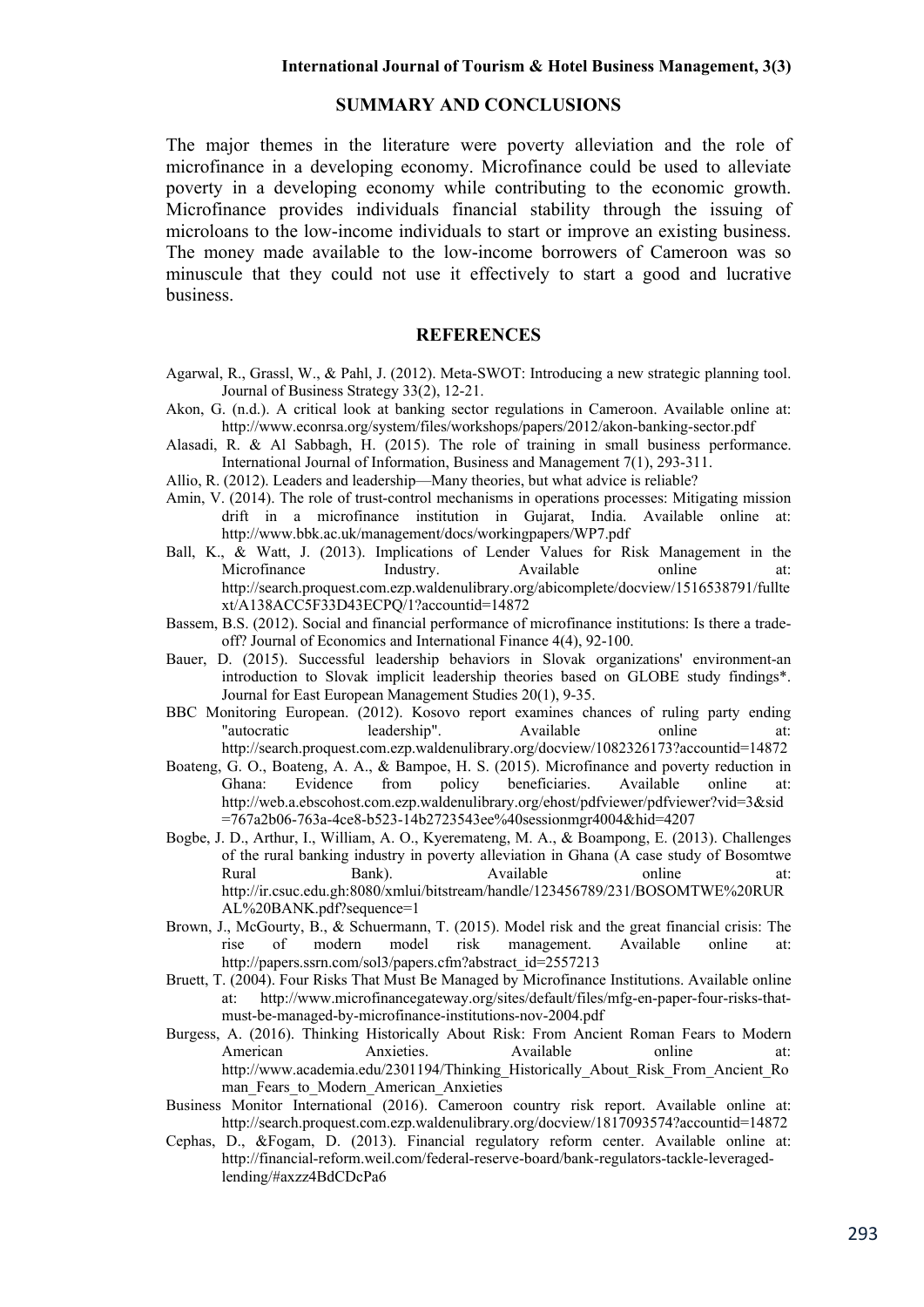- Carrillo, G. M. (2012). The impact of regulation and governance on the risk profile of banks (Order No. 3516075). Available from ABI/INFORM Collection. (1035924376). Available online at:
	- http://search.proquest.com.ezp.waldenulibrary.org/docview/1035924376?accountid=14872
- Coenen, C., Felten, D. V., & Schmid, M. (2011). Managing effectiveness and efficiency through FM blueprinting. doi:10.1108/02632771111146332
- Collier, B., Katchova, A. L., & Skees, J. R. (2011). Loan portfolio performance and el ni?o, an intervention analysis. Agricultural Finance Review, 71(1), 98-119.
- Da-Cruz, M. R., Nunes, A. J., & Pinheiro, P. G. (2011). Fiedler's contingency theory: Practical application of the least preferred coworker (LPC) scale. Available online at: http://web.a.ebscohost.com.ezp.waldenulibrary.org/ehost/pdfviewer/pdfviewer?vid=4&sid =35184542-6e14-450d-ad49-33c00e0fa1be%40sessionmgr4004&hid=4107
- Dionne, G. (2013). Risk management: history definition and critique. Available online at: https://www.cirrelt.ca/DocumentsTravail/CIRRELT-2013-17.pdf
- Dubroff, H. (2014). Micro lending founder urges business lenders to reinvest profits. Available online at: http://www.pacbiztimes.com/2014/02/28/microlending-founder-urges-businessleaders-to-reinvest-profits/
- Durendack, M., Palmer-Jones, R., Copestake, J. G., Hooper, L., Loke, Y., & Rao, N. (2011). What is the evidence of the impact of microfinance on the well-being of poor people? Available online at: https://www.givedirectly.org/pdf/DFID\_microfinance\_evidence\_review.pdf
- Elliot, D. (2013). Higher Bank Capital Requirements Would Come at a Price. Available online at: http://www.brookings.edu/research/papers/2013/02/20-bank-capital-requirements-elliott
- Epstein, M., &Yuthas, K. (2011). The critical role of trust in m microfinance success: Identifying problems and solutions. doi:10.1142/S1084946711001951
- Gbetnkom, D. (2012). Corruption and small and medium-sized enterprise growth in Cameroon. Available online at: http://www.afdb.org/fileadmin/uploads/afdb/Documents/Knowledge/Corruption%20and% 20small%20and%20medium-sized%20enterprise%20growth%20in%20Cameroon.pdf
- Guill, G. (2009). Bankers trust and the birth of modern risk management. Available online at: http://fic.wharton.upenn.edu/fic/case%20studies/Birth%20of%20Modern%20Risk%20Man agementapril09.pdf
- Gupta, B. (2011). A comparative study of organizational strategy and culture across industry benchmarking. doi:10.1108/14635771111147614
- Hermes, N., & Lensink, R. (2007). The empirics of microfinance: What do we know? doi:10.1111/j.1468-0297.2007.02013
- Hunjet, A., Kozina, G., & Kurecic, P. (2015). The role of Higher Education Institutes in the development of entrepreneurship competences on the study programs other than Economics. Paper presented at the 620-629. Available online at: http://search.proquest.com.ezp.waldenulibrary.org/docview/1679254371?accountid=14872
- Ibtissem, B., &Bouri, A. (2013). Credit risk management in microfinance: The conceptual framework. Available online at: http://www.acrn.eu/resources/Journals/jfrp201301b.pdf
- Jaclyn, D. (2009). Are the poor really more trustworthy? A micro-lending experiments. doi:10.1108/00021460910960471
- Karadag, H. (2015). Financial management challenges in small and medium-sized enterprises: A strategic management approach. Emerging Markets Journal 5(1), 26-40.
- Karnani, A. (2011, Winter). Microfinance needs regulation. Stanford Social Innovation Review, 9, 48-53. Available online at: http://search.proquest.com.ezp.waldenulibrary.org/docview/817183867?accountid=14872
- Kiiru, J., & Machakos, K. (2007). The impact of microfinance on rural household's income and vulnerability to poverty: Case study of Makueni District, Kenya. Available online at: http://www.academia.edu/426220/THE\_IMPACT\_OF\_MICROFINANCE\_ON\_RURAL POOR HOUSEHOLDSINCOME AND VULNERABILITY TO POVERTY CASE ST UDY OF MAKUENI DISTRICT
- Krear-Klostermeier, K. (2012). Analyzing leadership styles of federal aviation administration (FAA) air traffic control managers (Order No. 3512456). Available from ABI/INFORM Collection. (1024140300). Available online at: Collection. (1024140300). Available online at: http://search.proquest.com.ezp.waldenulibrary.org/docview/1024140300?accountid=14872
- Krishnan, N., & Rao, B. (2014). Macro management of microfinance: India context. Available online at: http://pezzottaitejournals.net/pezzottaite/images/ISSUES/IJAFMPV3N4.pdf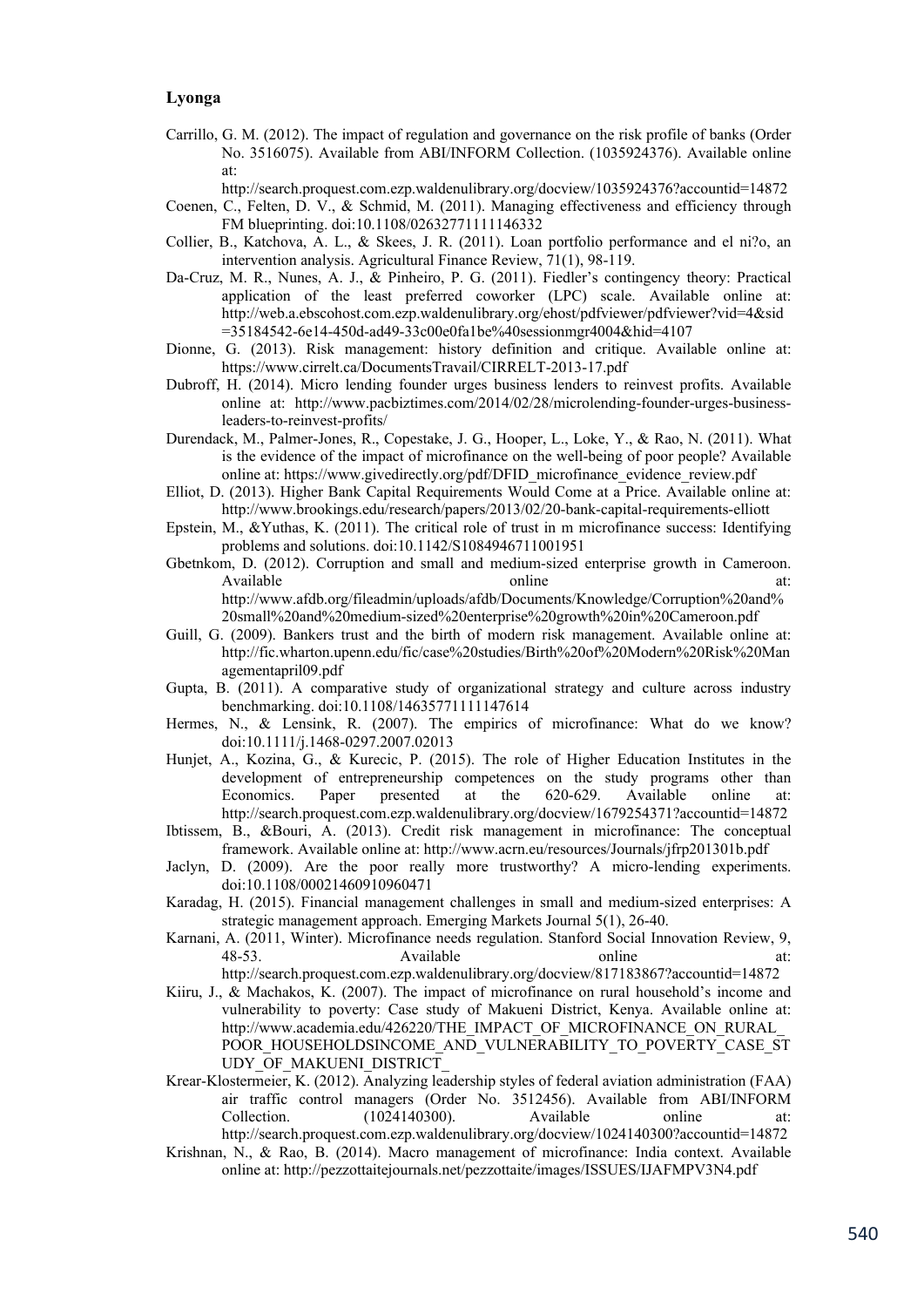Kushelev, P. (2012). An international approach to breaking the core of the bankruptcy code and FAA conflict. Emory Bankruptcy Developments Journal 28(2), 355-392.

LacKamp, G. (2014). Rates were supposed to be higher by now...right? Bank News, 114(10), 25-27. Available online at:

http://search.proquest.com.ezp.waldenulibrary.org/docview/1609166585?accountid=14872

- Lai, A. (2011). Transformational-transactional leadership theory. Available online at: http://digitalcommons.olin.edu/ahs\_capstone\_2011/17/
- Lam, J. (2015). Implementing an effective risk appetite. Available online at: http://www.imanet.org/docs/default-source/thought\_leadership/risk-management-internalcontrols/risk\_appetite.pdf?sfvrsn=4
- Lemma, T. T. (2015). Corruption, debt financing and corporate ownership. Journal of Economic Studies, 42(3), 433-461.
- Levinson, H. (2013). Transformational leadership process. Available online at: http://www.divaportal.org/smash/get/diva2:640843/FULLTEXT01.pdf
- Lim, H., Heckman, S. J., Letkiewicz, J. C., & Montalto, C. P. (2014). Financial stress, self-efficacy, and financial help-seeking behavior of college students. Journal of Financial Counseling and Planning, 25(2) 148-160.
- Lim, J. M. (2012). Elucidating data analysis procedures in research reports on language education: An inquiry into writers' communicative resources. International Journal of Social Science and Humanity 2(3), 260-n/a
- Liondis, G. (2013). Concerns for risky borrowers as banks increase loans. The Australian Financial Review. Available have at: Available at: http://search.proquest.com.ezp.waldenulibrary.org/docview/1752990562?accountid=14872
- Lorch, J. (2010). A contingency theory of leadership. Available online at: http://www.hbs.edu/faculty/Pages/item.aspx?num=37538
- Malik, S. H., Aziz, S., & Hassan, H. (2014). Leadership behavior and acceptance of leaders by subordinates: Application of path goal theory in telecom sector. International Journal of Trade, Economics and Finance, 5(2), 170-175.
- Matabisi, L. (2011). Microfinance as a tool for financial services reconstruction in post-conflict communities: A study of post-conflict microfinance in the Democratic Republic of Congo. Available online at: http://academicarchive.snhu.edu/bitstream/handle/10474/1835/sced2010matabisi.pdf?seque nce=1
- Mays, E., & Sangha, B. (2013). Trends in model risk management. The RMA Journal, 95(4), 12- 18,11. Available **a** Available **a** Available **a** Available **a** Available **a** Available **a** Available **a** Available **a** Available **a** Available **a** Available **a** Available **a** Available **a** Available **a** Available **a** Avail

http://search.proquest.com.ezp.waldenulibrary.org/docview/1223977912?accountid=14872

- Mbemap, M. (2009). The Regulatory Landscape of Microfinance in the CEMAC Region. Available online at: http://www.microfinancegateway.org/sites/default/files/mfg-en-paper-theregulatory-landscape-of-microfinance-in-the-cemac-region-jul-2009\_0.pdf
- Mcloughlin, C. (2013). Impact of microcredit interest rates on the poor. Available online at: http://www.gsdrc.org/docs/open/hdq869.pdf
- Menon, R. (2015). Restoring trust in the financial sector. The Business Times. Available online at: http://search.proquest.com.ezp.waldenulibrary.org/docview/1648098922?accountid=14872
- Merola, J. (2012). Finding the money. Available online at: http://web.a.ebscohost.com.ezp.waldenulibrary.org/ehost/pdfviewer/pdfviewer?vid=13&si d=05bce000-76fc-4af1-affc-649fc5aff0cc%40sessionmgr4005&hid=4204
- Mitra, S. (2009). Exploitative microfinance interest rates. Available online at: http://ccsenet.org/journal/index.php/ass/article/viewFile/1718/1607
- Molina, N., & Pereira, J. (2008). Critical conditions: The IMF maintains its grip on low-income governments. Available online at: http://www.eldis.org/document/A36475
- Moller, A. (2013). The importance of building trust for the success of microfinance institutions. Available online at: http://item5.weebly.com/uploads/1/2/6/5/12655253/anders k. mller-\_full\_paper.pdf
- Mosley, P., & Rock, J. (2014). Microfinance, labor markets and poverty in Africa: A study of six institutions.
- Ngehnevu, C., & Nembo, F. (2010). The impact of microfinance institutions (MFIs) in the development of small and medium size businesses (SMEs) in Cameroon. Available online at: http://stud.epsilon.slu.se/1614/1/ngehnevu\_c\_etal\_100714.pdf
- Nukuna, D. (2016). The role of microfinance on the growth of small and medium enterprises. Available online at: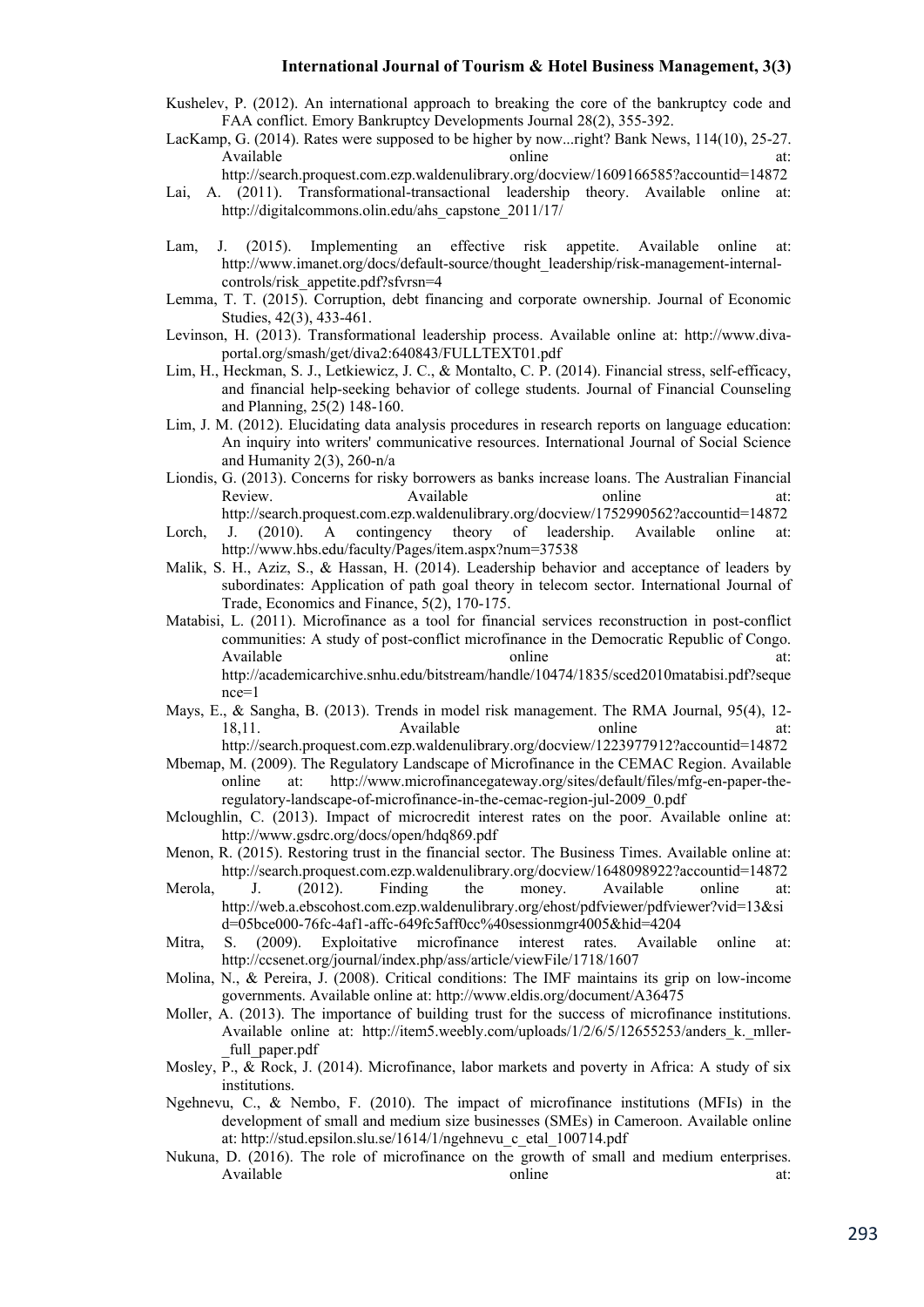http://www.academia.edu/18139238/THE\_ROLE\_OF\_MICRO\_FINANCE\_IN\_THE\_GR OWTH\_OF\_SMALL\_AND\_MEDIUM\_SIZE\_INDUSTRIES

- Nwagbara, U., & Brown, C. (2014). Communication and conflict management: Towards the rhetoric of integrative communication for sustainability in Nigeria's oil and gas industry. Available online at: http://www.upg-bulletin-se.ro/archive/2014- 4/2.Nwagbara\_%20Brown.pdf
- Oliver, G. L. M. (2012). WTO rules and Argentina's import controls. Business Law International, 13(2), 163-194,120. Available online at: http://search.proquest.com.ezp.waldenulibrary.org/docview/1173718665?accountid=14872
- Operational risk management in Nigeria banks (a case study of Guaranty Trust Bank Plc). (2014). Available online at: https://afribary.com/read/2024/operational-risk-management-innigeria-banks-a-case-study-of-guaranty-trust-bank-plc#sthash.RUOWcQIV.dpuf

Owoye, O., & Bissessar, N. (2012). Bad governance and corruption in Africa:

- Symptoms of leadership and institutional failure. Available online at: http://www.ameppa.org/upload/Bad%20Governance.pdf
- Polston-Murdoch, L. (2013). An Investigation of Path-Goal Theory, relationship of leadership style, supervisor related commitment, and gender. Available online at: http://www.regent.edu/acad/global/publications/elj/vol6iss1/2elj\_vol6iss1\_polston\_murdoc h.pdf
- PricewaterhouseCoopers (2013). The evolution of model risk management. Available online at: http://www.pwc.com/en\_US/us/financial-services/regulatory-

services/publications/assets/pwc-closer-look-model-risk-management.pdf

- Ranong, P., & Phuenngam, W. (2009). Critical Success Factors for effective risk management procedures in financial industries. A study from the perspectives of the financial institutions in Thailand. Available online at: http://umu.divaportal.org/smash/get/diva2:233985/FULLTEXT01.pdf
- Rosenberg, R., Gonzalez, A., & Narain, S. (2009). Are microcredit interest rate excessive? Available online at: http://www.cgap.org/sites/default/files/CGAP-Brief-Are-Microcredit-Interest-Rates-Excessive-Feb-2009.pdf
- Rundell, S. (2010). Is Microfinance running out of steam? African Banker, (12), 18-21. Available online at:

http://search.proquest.com.ezp.waldenulibrary.org/docview/347854991?accountid=14872

- Sa'ah, R. (2012). President Paul Biya: Cameroon's 'lion man. Available online at: http://www.bbc.com/news/world-africa-20219549
- Sampayo, J., & Maranga, K. (2015). The beatles' personalities-leadership style as it relates to the 21st century. Journal of Leadership, Accountability and Ethics, 12(1), 98-106. Available online at:

http://search.proquest.com.ezp.waldenulibrary.org/docview/1726798298?accountid=14872

- Sanrego, Y. D., & Antonio, M. S. (2013). The effect of social capital on loan repayment behavior of the poor. A study on group lending model (GLM) application in Islamic microfinance institution. Journal of Indonesian Economy and Business: JIEB., 28(2), 209-231.
- Schaus, P. (2014). Is Bank management past its prime? Available online at: http://www.americanbanker.com/bankthink/is-bank-management-past-its-prime-1068135- 1.html
- Simplice, A. (2014). Fighting African corruption when existing corruption-control levels matter in a dynamic cultural setting. International Journal of Social Economics, 41(10), 906-922. Available online at:

http://search.proquest.com.ezp.waldenulibrary.org/docview/1651173481?accountid=14872 Sinha, S., & Nayak, G. (2012). Muhammad Yunus' Grameen America moves next door to warren

buffett ET cetera]. The Economic Times (Online) Available online at: http://search.proquest.com.ezp.waldenulibrary.org/docview/923629619?accountid=14872 Sivan, R. (2015). Risk management. Available online at:

https://remiyasivan.wordpress.com/2015/10/01/risk-management/

- Sööt, M.-L. (2012). The role of management in tackling corruption. Baltic Journal of Management, 7(3), 287-301.
- Tosam, M. (2015). The ethical and social implications of age-cheating in Africa. Available online at: http://article.sciencepublishinggroup.com/pdf/10.11648.j.ijp.20150301.11.pdf
- United Nations (2014). Improving access to ¬finance for the empowerment of rural women in North Africa: Good practices and lessons learned. Available online at:

http://www.uneca.org/sites/default/files/PublicationFiles/rural\_women\_en.pdf